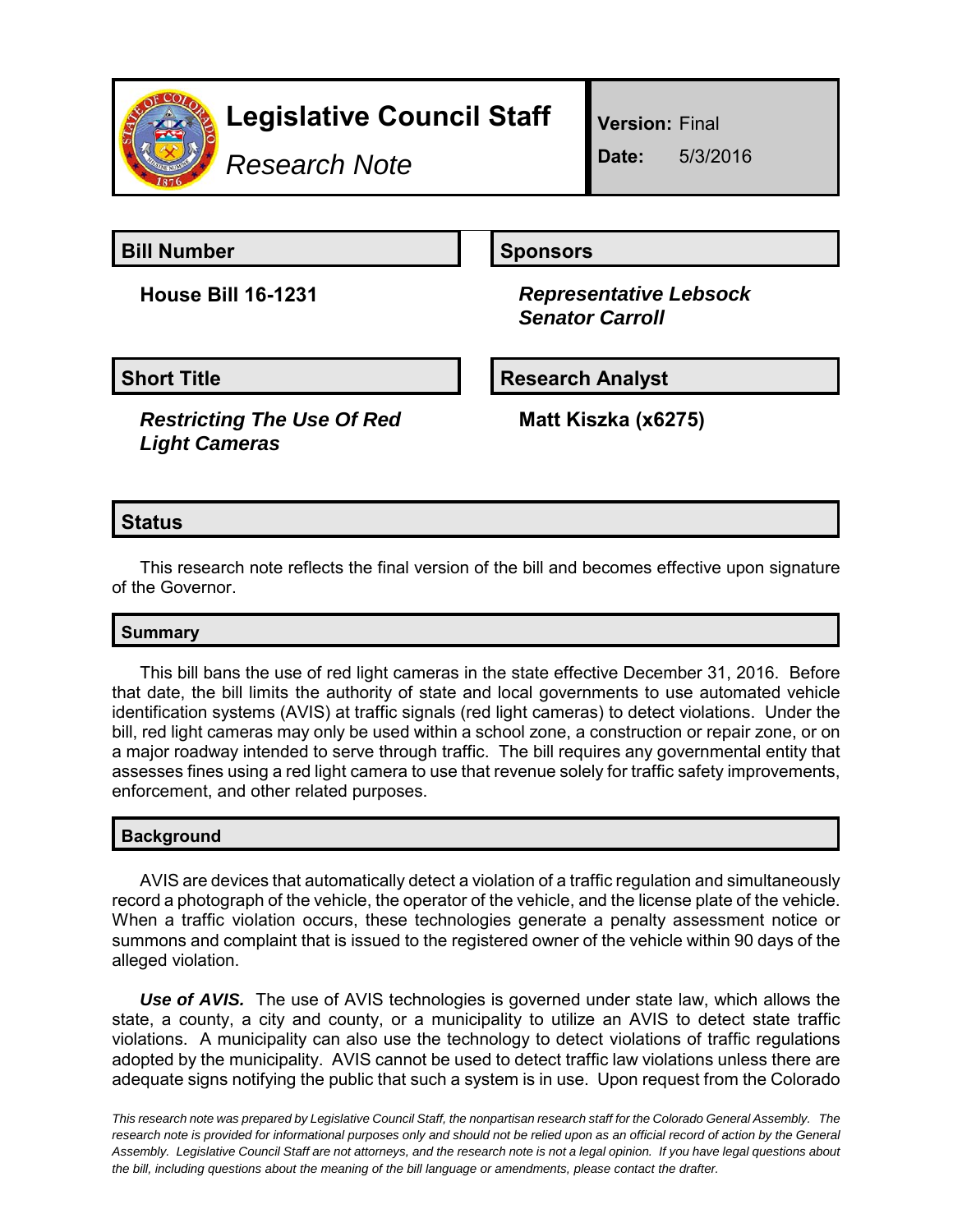Department of Transportation (CDOT), the Department of Public Safety (DPS) must also utilize such technologies to detect speeding violations within a highway maintenance, repair, or construction zone.

Technologies designed to detect violations for disobedience of traffic control signals, also known as red light cameras, can be used throughout the state, a county, a city and county, or a municipality. Use of speed photo radar technologies, also known as mobile camera vans, is limited to school zones; residential neighborhoods; within maintenance, construction, or repair zones; or along streets that border municipal parks. Additionally, a citation can only be issued if an officer or employee of the state, county, city and county, or municipality is present during the operation of the device.

In 2015, eight municipalities issued citations through the use of red light cameras: Aurora, Boulder, Commerce City, Denver, Fort Collins, Greenwood Village, Lone Tree, and Pueblo. Boulder, Denver, Fort Collins, and Sheridan also utilized mobile camera vans within their jurisdictions in 2015. In addition, the city of Littleton previously used AVIS, but discontinued their use in 2015. To date, CDOT and DPS have not deployed AVIS to detect speeding violations.

**Penalties issued by AVIS.** The maximum penalties that can be issued through AVIS devices are laid out in statute*.* First-time violations recorded by a mobile camera van cannot carry a penalty if the driver is traveling less than 10 miles per hour over the posted speed limit. The issuing body in these situations must send out a warning to the registered owner of the vehicle. If the driver was traveling 10 miles per hour or more over the speed limit, or in the case of subsequent violations, the maximum penalty that can be imposed through a speed photo radar is \$40, unless the violation occurs within a school zone, in which case it can be doubled. The penalty limits for speed photo radars do not apply to violations committed within a maintenance, construction, or repair zone. The maximum penalty that can be assessed for a traffic control signal violation recorded by a red light camera is \$75. All municipalities currently using red light cameras levy the maximum penalties allowed under statute.

*Veto of House Bill 15-1098 and Senate Bill 15-276.* In 2015, two bills related to the use of AVIS were vetoed by the Governor. HB 15-1098 would have directed the state or a unit of local government to obtain voter approval before using AVIS. SB 15-276 would have prohibited the issuance of a traffic citation based on the use of AVIS, with certain exceptions. In the veto letters, the Governor encouraged the General Assembly to enact legislation in 2016 that limits AVIS to school and construction zones, and areas with disproportionately high traffic and pedestrian accidents, injuries, and fatalities. Further, the letter suggested that fine revenue be used solely for traffic safety improvements and enforcement.

## **House Action**

*House Transportation & Energy Committee (February 24, 2016).* At the hearing, a representative of the American Civil Liberties Union and one private citizen testified in support of the bill. Representatives of the Colorado Municipal League, Colorado Cross-Disability Coalition, Denver Police Department, Sungate Kids, and one private citizen testified in opposition to the bill. The committee referred the bill to the House Committee of the Whole.

*House second reading (February 29, 2016).* The House adopted amendment No. 1, which clarifies that an arterial road can be directly accessed by a driveway and still be considered an arterial road.

*House third reading (March 1, 2016).* The House passed the bill on third reading with no amendments.